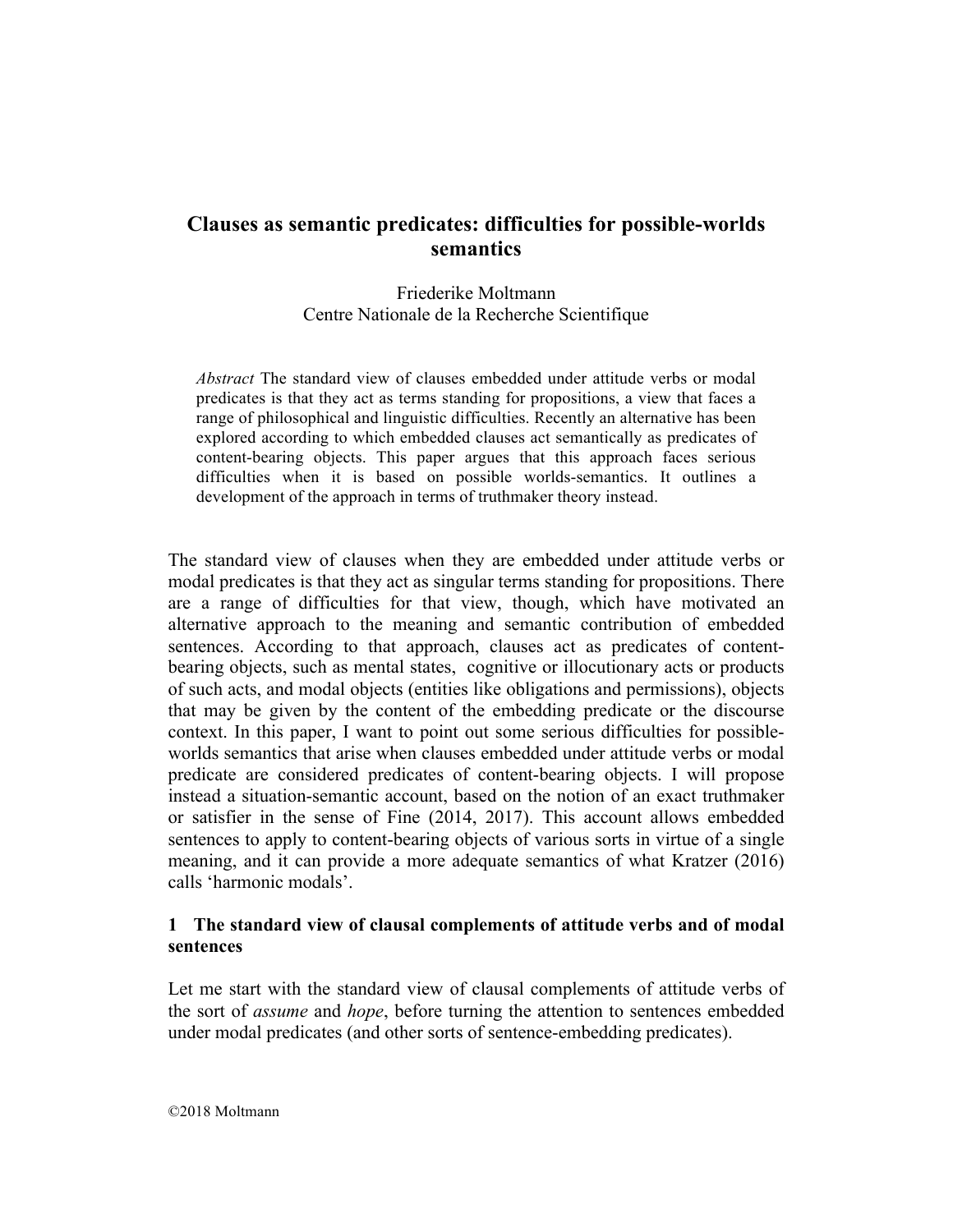The standard view of clausal complements of attitude verbs as in (1a) is that they act as singular terms standing for propositions, which in turn act as arguments of the embedding attitude verb. Formally, this is what I call the *Relational Analysis* (Moltmann 2003, 2013a), given for  $(1a)$  in  $(1b)$ :

(1) a. John assumes that Mary is happy. b. assume(John, [*that Mary is happy*])

Propositions are generally taken to play three roles: to be (the primary bearers) of truth values, the meanings of sentences (or referents of embedded clauses), and the contents or 'objects' of propositional attitudes. There are both linguistic and philosophical difficulties for the Relational Analysis. <sup>2</sup> First the Relational Analysis is considered problematic in that it fails to make a distinction between the content and the object of an attitude (treating propositions as things agents have attitudes to, rather than as the contents of attitudes). Second, there are problems for the notion of an abstract proposition as such, which are a major topic of discussion in contemporary philosophy of language (they concern in particular the graspability and truth-directedness of propositions). But also the linguistic plausibility of the Relational Analysis has been put into question. The difficulties it raises include accounting for the Substitution Problem, the problem of the unacceptability of (2b) as an inference from (2a), and the Objectivization Effect, the difference in the understanding between (3a) and (3b):

- (2) a. John assumed that S b. ??? John assumed the proposition that S.
- (3) a. John fears that S b. John fears the proposition that S.

Another issue concerns the analysis of nominal constructions. It has long been observed that clausal complements of nouns as in (4) do not behave like arguments, since they are not obligatory even if the verb requires a complement:

(4) John's assumption that S

<u> 1989 - Johann Stein, markin film yn y breninn y breninn y breninn y breninn y breninn y breninn y breninn y b</u>

<sup>1</sup> I chose the verb *assume*, rather than *think* or *believe.* I consider *think* a verb of (internal) saying, involving a different semantics than verbs like *assume , conclude,* or *claim* (Moltmann 2017b). Moreover, *believe* arguably involves a different semantics as well (Fn 8).<br><sup>2</sup> See Moltmann (2003, 2013 chap 4, 2014) and reference therein.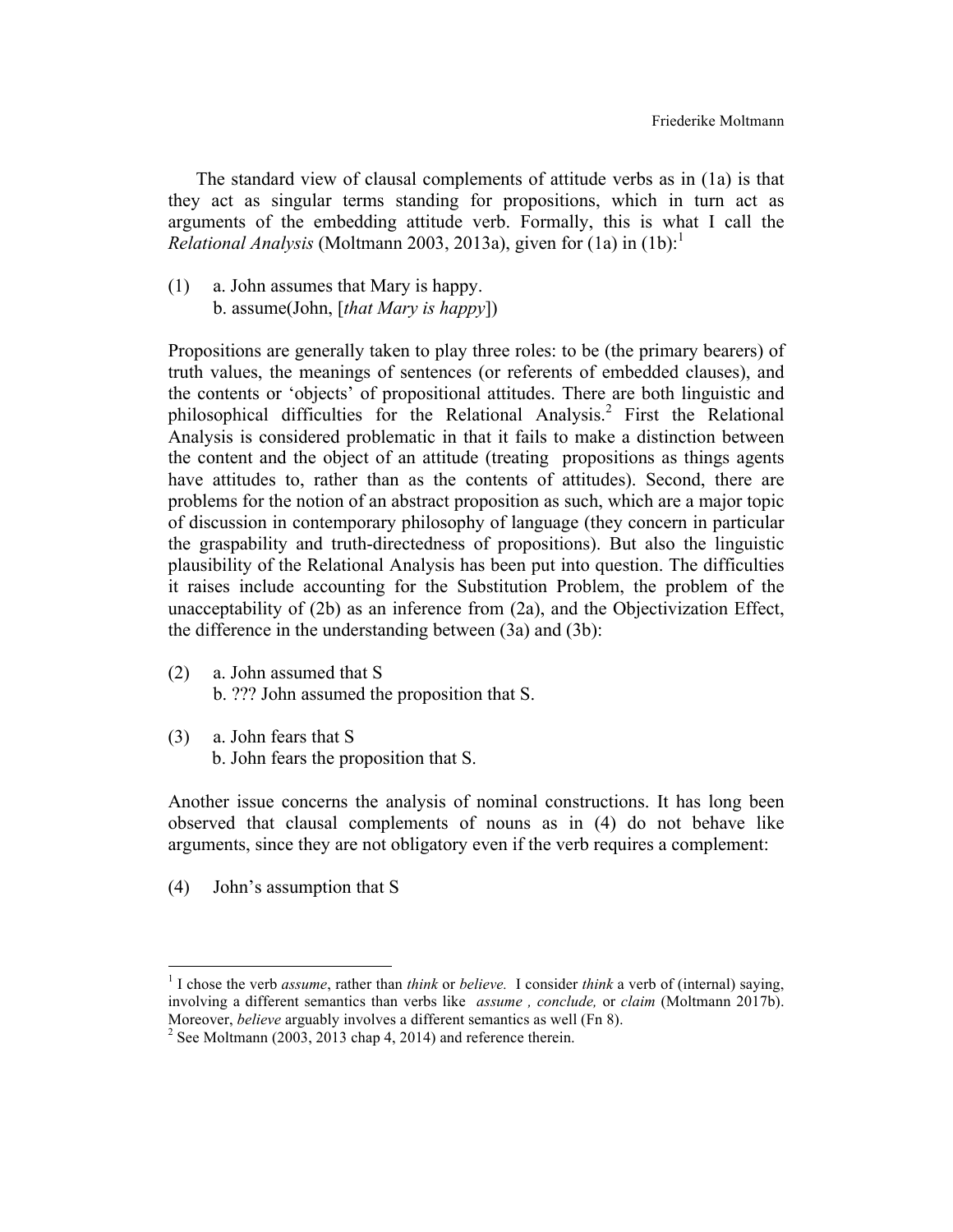Moreover, semantically, the clausal complement seems to stand for something closely related to what the nominal construction stands for, a proposition-like object, rather than providing an object entering a thematic relation to the event described by the verb. Clauses can also be complements of underived nouns, where they could not possibly fill in an argument position, as in *the idea that* S and *the thesis that* S (Moulton 2009). Yet, the semantic relation of the denotation of the clausal complement to the denotation of the entire NP is not plausibly that of identity: an assumption, idea, or thesis is not just a proposition, but rather, more plausibly, the (non-physical) *product* of a cognitive act in the sense of Twardowski (1911) (Moltmann 2014, 2017a)

 The syntactic status of clausal complements of nouns, though, is far from obvious and there is a significant syntactic controversy surrounding it. Some researchers assimilate them to relative clauses (Arseneviç 2009, Moulton 2009, Kayne 2010).<sup>3</sup> Others have argued against such an assimilation (de Cuba 2017). The proposal that I will discuss later, that clauses semantically act as predicates, would go along well with the view that clausal complements of nouns, and even verbs, are relative clauses. But the proposal is not strictly tied to that syntactic view. It is compatible with a different syntactic analysis of complement clauses, as long as the analysis permits them to be in some way interpreted as properties. 4

 There are also various phenomena where the choice of a category or expression in the clause (mood or modals) appears to depend on the semantics of the embedding verb and which thus indicate that the clause does not act as a referentially independent singular term. Such phenomena were Kratzer's main motivations for pursuing the approach of clauses as semantic predicates. In particular, as Kratzer (2016) points out, deontic modals with relevant sorts of speech act verbs as below display two readings, one of which does not contribute to the content of the reported speech but simply reflects the inherent modality associated with the embedding predicate:

(5) He motioned / proposed / insisted / suggested / recommended / advised / demanded / petitioned / urged / begged / requested / required / wanted / pleaded that we *should* set up an emergency fund. (Kratzer 2016)

Such modals are what Kratzer calls *harmonic modals.* Harmonic modals are not available with verbs of saying of the sort *say, mention, claim*, etc.

 There are, as expected, also harmonic uses of modals of possibility, with suitable embedding verbs:

 $3$  Kayne (2010) in fact takes the view that all complement clauses are relative clauses.

<sup>&</sup>lt;sup>4</sup> In fact, even some relative clauses, unrestrictive relative clauses, have been analysed not as semantic predicates, but as (E-type) pronouns. See Cinque (2008) for discussion and further references.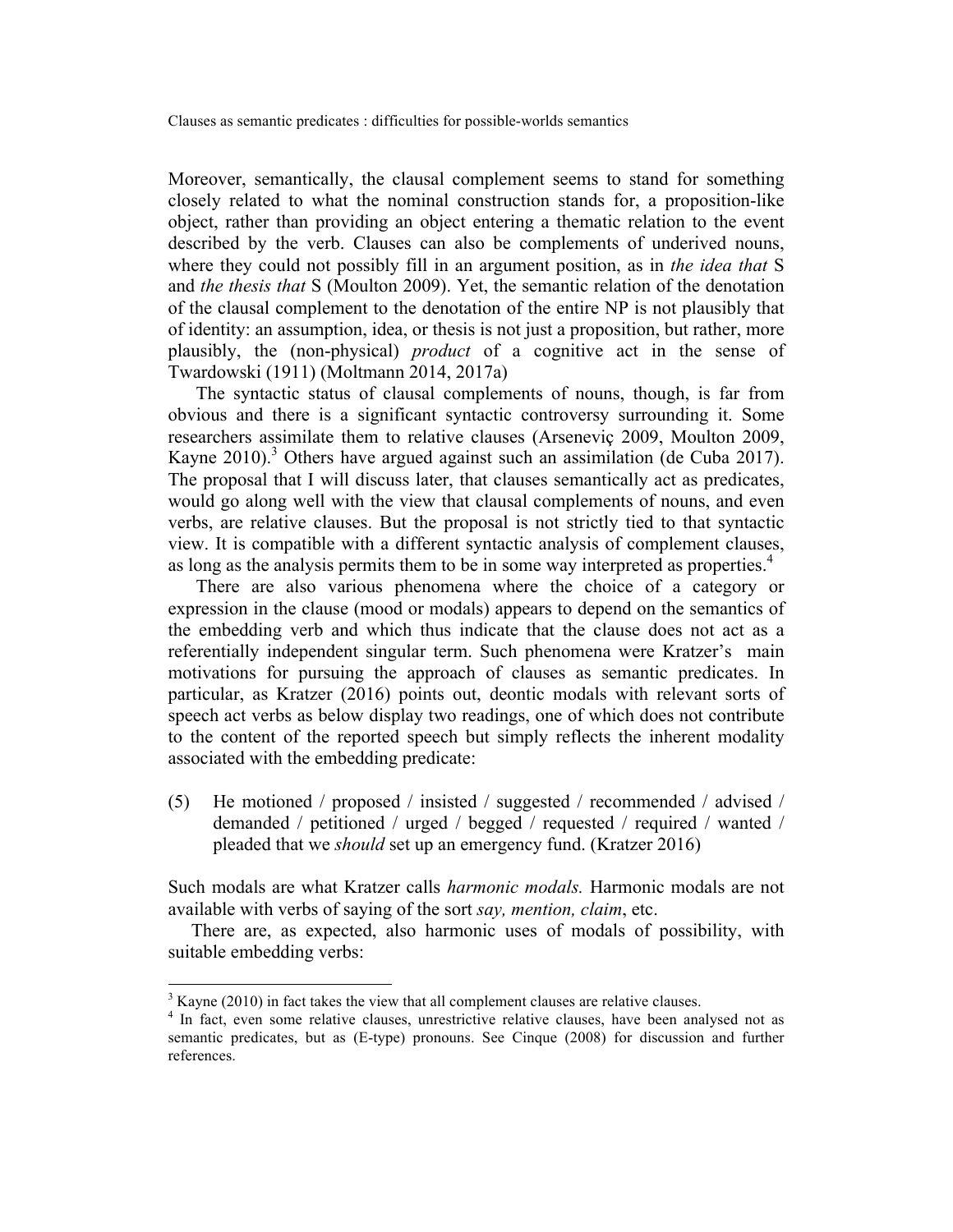(6) a. John made Mary the offer that she *could* use the house. b. The document indicates that Bill *might* be guilty. c. John suggested that Bill *might* be at home.

For Kratzer, harmonic modals indicate that complement clauses are not referentially independent. They spell out the inherent modality of the contentbearing object of which the clause is to be predicated (a motion, proposal, suggestion, recommendation, or offer, for example).

 Let me briefly turn to the standard view of modals. The standard view of modals consists in the *quantificational analysis* according to which a modal of necessity as in (7a) stands for a universal quantifier ranging over possible worlds, as in (7b), and a modal of possibility as in (8a) for an existential quantifier, as in (8b):

- (7) a. John needs to leave. b.  $\forall w'(w' \in f(w) \rightarrow [John \text{ leave}]^{w'}$  = true)
- (8) a. John is allowed to leave. b.  $\exists w'(w' \in f(w) \& [John \text{ leave}]^{w'} = true)$

Here, the contextually given function *f* maps the world *w* in which the entire sentence is evaluated to the relevant set of worlds, the modal base. The quantificational account of modals was extended to verbs expressing belief and knowledge by Hintikka (1962), and the Hintikka-style analysis has since become a common approach to the semantics of attitude verbs in natural language semantics. The assimilation of attitude verbs to modals has been used, for example, to account for the presupposition projection behavior of the complement of attitude verbs (Heim 1992) and for the understanding of epistemic modals in the complements of attitude verbs (Anand /Hacquard 2013). Thus (9a) on that view has the truth conditions in (9b), where bel<sub>w, i</sub> is the set of worlds compatible with what John believes in *w*:

(9) a. John believes that S b.  $\forall w'(w' \in \text{bel}_{w, j} \rightarrow [S]^{w'} = \text{true})$ 

(9b) can be reformulated straightforwardly making use of a proposition *p* (the set of worlds in which the complement clause *S* is true) as an argument of the attitude verb:

(9) c. believe(j, p) iff 
$$
\forall w'(w' \in bel_{w,j} \rightarrow w' \in p)
$$
.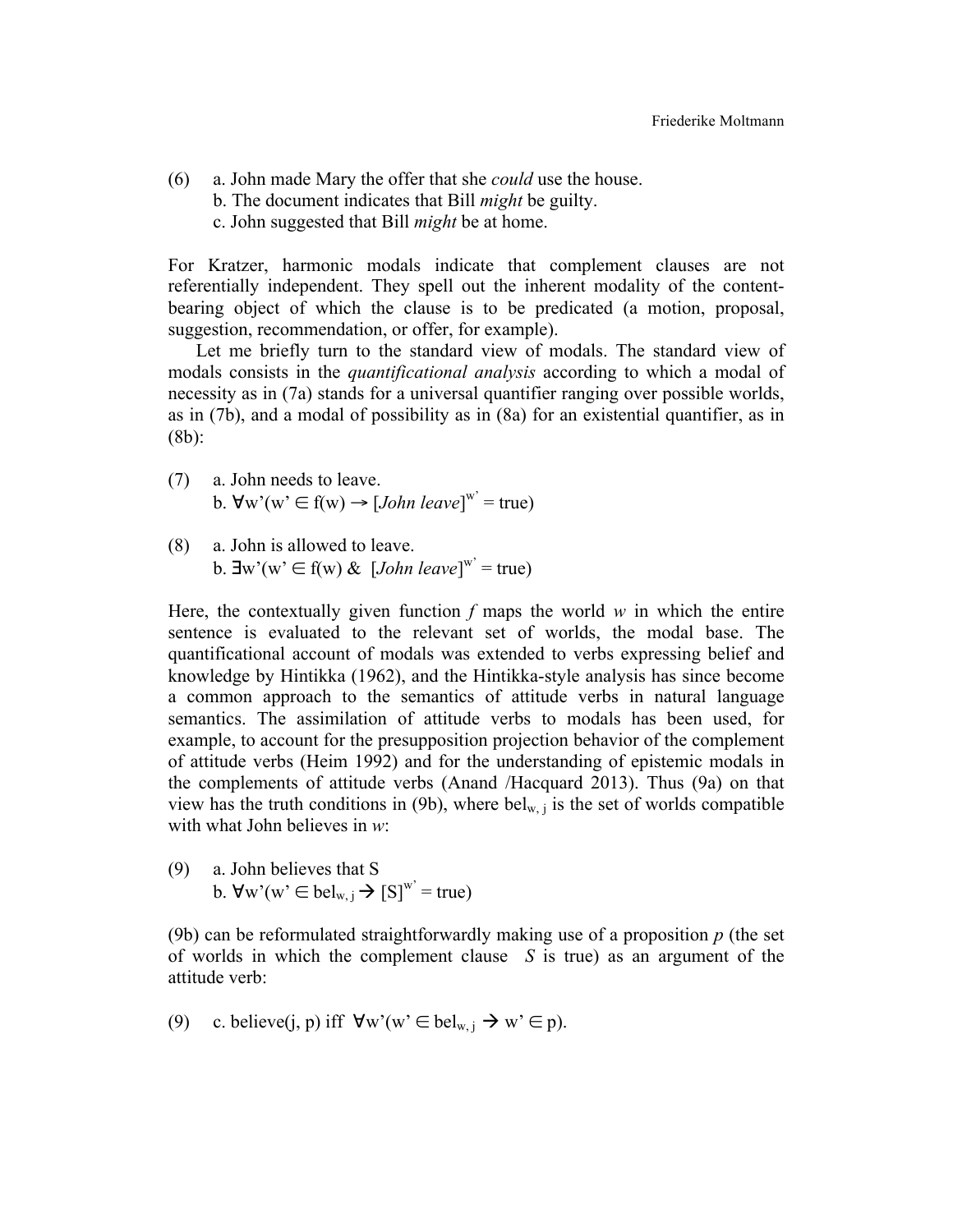The modal analysis of attitude verbs has generally been applied only to attitude verbs that are taken to involve universal quantification over worlds, such as belief and knowledge.<sup>5</sup> It is not obvious that there are verbs expressing mental attitudes that are correlates of modals of possibility and thus would involve not universal, but existential quantification over worlds. Yet, at the same time, it is not obvious that there aren't. For example, there seem to be uses of *think* that function that way; thinking in the sense of taking a possibility into consideration (and so of course for *hypothesize*). Clearly, there are speech act verbs that correspond to modals of possibility. While an act of promising or demanding may result in an obligation, an act of allowing results in a permission and acts of inviting and offering in invitations and offers, modal objects associated with possibility, not necessity.

 There is a notorious problem for possible-worlds semantics to account for explicit or heavy permissions, as opposed to implicit or light permissions.<sup>6</sup> The distinction between the two sorts of permissions is well-reflected in English, in the contrast between simple predicates (*be* + impersonal adjectival passive) as in (10a), which display the light reading (as well as a heavy one), and complex predicates (light verb + nominal), as in  $(10b, c)$ , which display the heavy reading:

(10) a. Mary *is permitted to* take a walk.

<u> 1989 - Johann Stein, fransk politik (d. 1989)</u>

- b. Mary *has the permission* to take a walk.
- c. John *gave the permission* for Mary to take a walk.

The possible-worlds-based account would give the same semantics to the two sorts of permission sentences: for a permission sentence such as (10a) or (10c) to be true, the clausal complement would have to be true in *some* world compatible with the agent's obligations. But having a permission means more than that: it means that there was an act whose content is, at least in part, given by the complement clause and whose product, the permission, can be taken up by performing the act described by the complement clause. Moreover, giving or receiving a permission does involve a change, but not in the set of worlds compatible what the agent is obliged to do. Rather it involves a change in a set of options to act that are at the agent's disposal.

 A similar issue arises for epistemic modals (and epistemic or doxastic attitude verbs), which arguably display the same sort of distinction between weak and strong readings (Przyjemski 2017).

<sup>&</sup>lt;sup>5</sup> Some attitude verbs have been taken to impose an ordering of preference along worlds such as *want, wish, be happy* (Heim 1992).<br><sup>6</sup> See von Wright (1963) for the distinction between heavy and light (or 'explicit' and 'implicit')

permissions.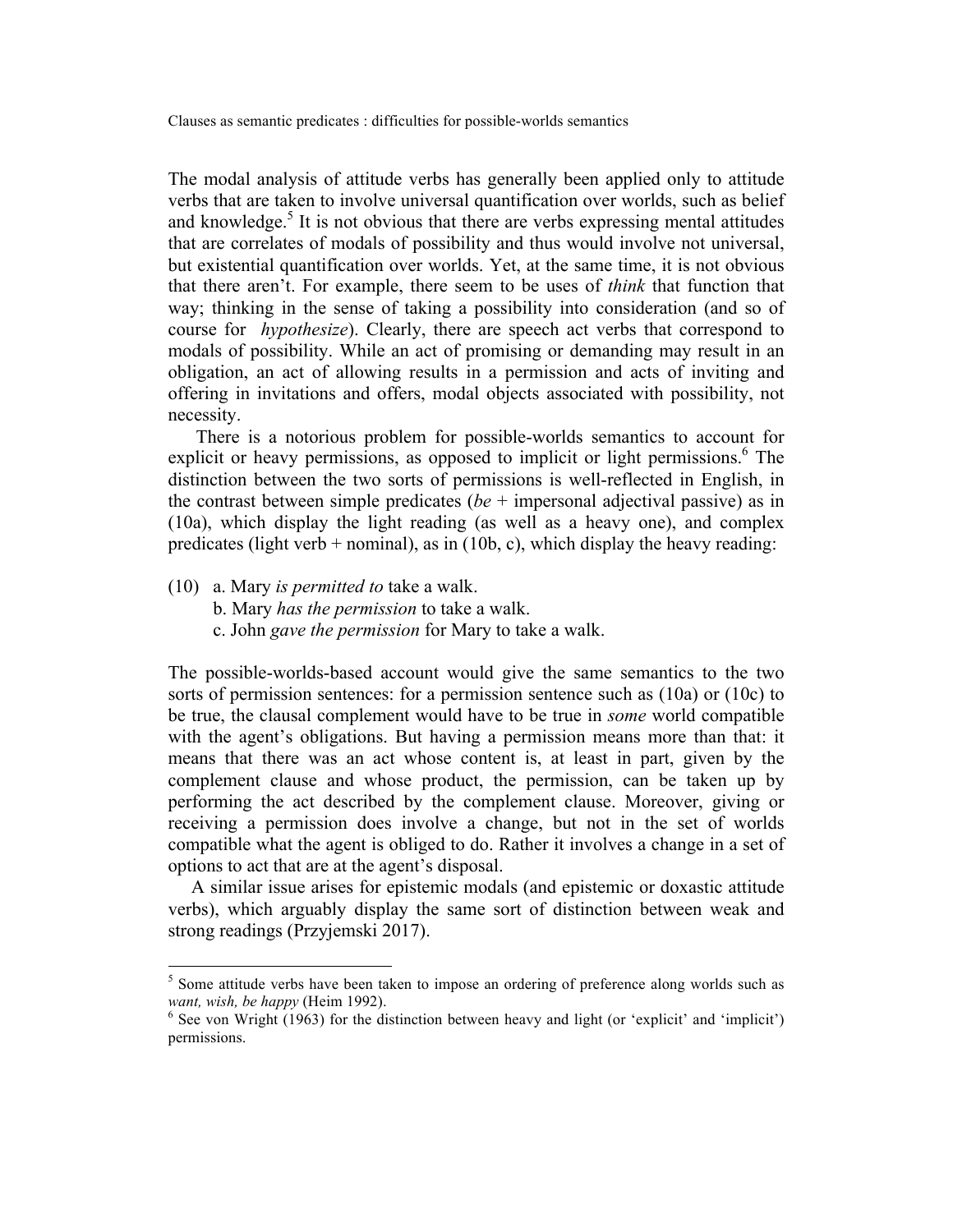The difference in the predicates in (10a) and in (10b, c) is revealing as to what is going on with light and heavy permission readings. The complex predicates in (10a, b) involve explicit reference to a permission, the product of an act of permission, and the complement clause serves to give the content of that product, as I will argue in the next section. By contrast, (10a) contains a stative predicate *is permitted to* describing a deontic state, rather than the product of an act, and it is that state that the complement relates to. The heavy reading thus will go along with the compositional semantics of complex predicates as in (10a, b), and the light or heaving reading with that of a simple stative predicate. Note that action verbs like *offer* and *invite*, can only serve to describe explicit forms of permission.

#### **2 Clauses as semantic predicates**

In order to account for the various problems that arise for the view that clauses act as singular terms standing for propositions, an alternative view has been pursued, namely according to which clauses act semantically as predicates of a contentbearing object that is given by the semantic or pragmatic context (Kratzer 2006, 2016, Moulton 2009, Moltmann 2014, 2017a, b, c).

 Let me briefly elaborate a version of the view according to which clauses act as semantic predicates predicated of a content-bearing object, such as a claim, an assumption, a permission, or an obligation (Moltmann 2014, 2017a, b, c). For the present purpose it suffices to assume that a clause acts as a predicate of a contentbearing object by specifying its truth or satisfaction conditions.<sup>7</sup>

 A first question to address is: where does the content-bearing object come from of which the clause is predicated? For different kinds of embedded clauses, the content-bearing object may have different sources. For complements of socalled volunteered-stance verbs such as *assume* and *fear*, the object should be closely related to the Davidsonian event argument. <sup>8</sup> In the case of the verb *fear*, this would be the state of fear that is the event argument of *fear*. Thus, (11b) will have the logical form in  $(11a)$ :

(11) a. John fears that S. b.  $\exists e$ (fear(e, j) & [S](e))

 $\frac{7}{7}$  Another way for clausal complements to act as predicates of content-bearing objects is by specifying their structured content or even form, namely when a clausal complement is an indirect and direct quote (Moltmann 2017b).

<sup>&</sup>lt;sup>8</sup> See Cattell (1978) for the notion of a volunteered-stance verb as well as that of a response-stance verb. The two sorts of verbs, Cattell argues, behave differently syntactically.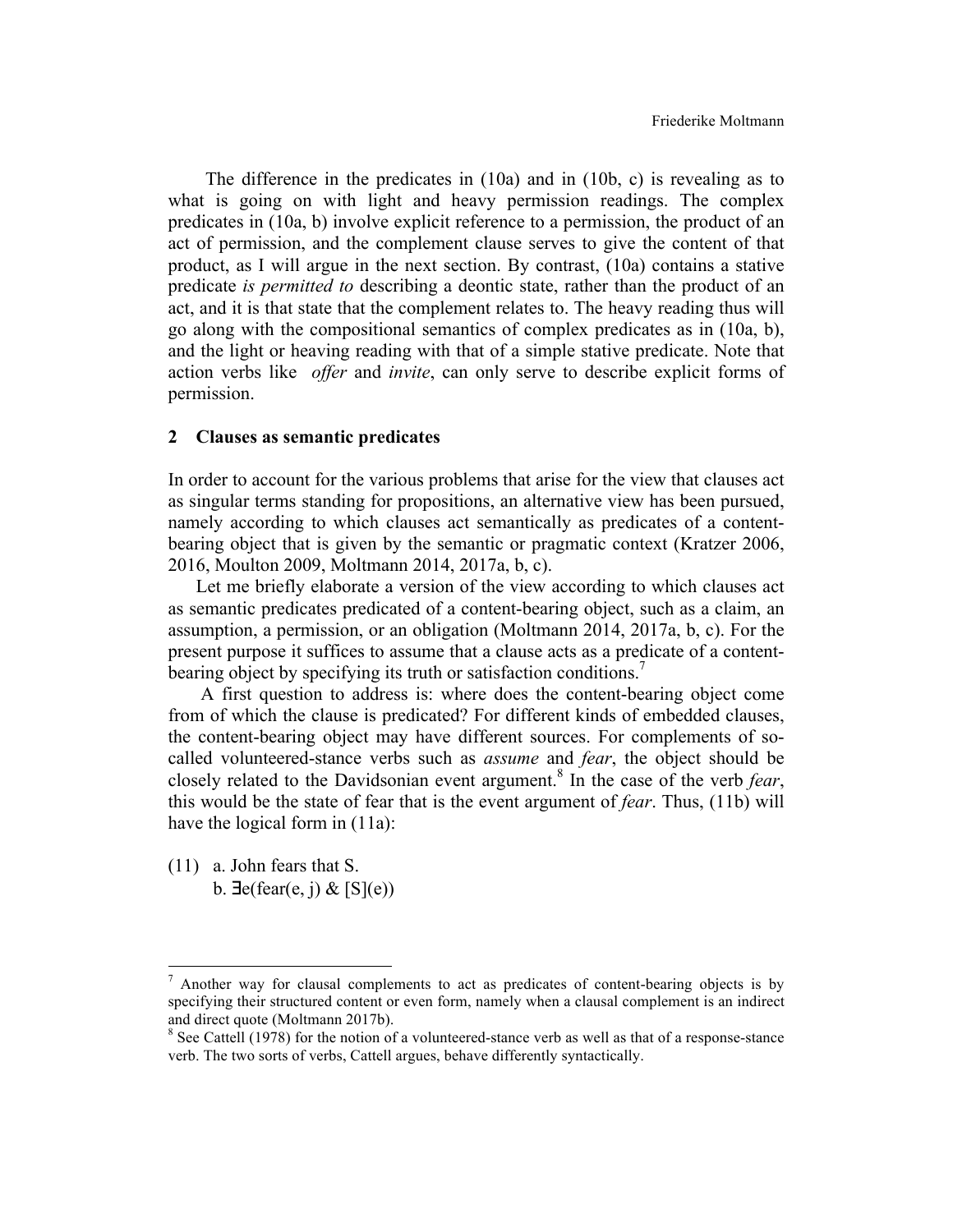In the case of *assume*, the content-bearing object is more plausibly the product *product(e)* of the act *e* of assuming, the assumption. The assumption is the bearer of representational properties and truth conditions, unlike the act of assuming, which intuitively lacks such properties (Twardowksi 1911, Moltmann 2003, 2013,  $2014$ ,  $2017a$ ). Thus,  $(12b)$  will have the logical form in  $(12a)$ :

(12) a. John assumes that S. b.  $\exists$ e(assume(e, j) & [S](product(e)))

This analysis straightforwardly accounts for nominal constructions as in (13a), which would be analysed as in (13b), with the *that*-clause acting as a predicate of the referent of the NP:

(13) a. John's assumption that S b.  $\text{Id}$ [assumption(d, j) & [S](d)]

The nominalization in (13a) is semantically related to the verb in that (13b) is synonymous with  $\text{Id}[\exists e(\text{assume}(e, i) \& d = \text{product}(e) \& [S](d))]$ .<sup>9</sup>

 Not all embedded clauses should lead to a logical form as in (11b) or (12b). Such an analysis is hardly applicable to factive verbs, where the complement more plausibly characterizes a fact (however that may be conceived), in addition to perhaps characterizing the content of a mental state or act. It is also implausible for response-stance verbs such as *agree, deny, repeat* or *confirm,* where the complement arguably characterizes a contextually given content bearer (a claim, rumor, or suggestion, for example), in addition to characterizing (the product of) the act described by the verb. Thus, (14a) would have the logical form in (14b), where  $d$  is a suitable contextually given content bearer (Moltmann 2017c):<sup>10</sup>

(14) a. John agreed that S.

b. ∃e(agree(e, j) & [*that S*](product(e)) & [*that* S](d))

Also a clause in subject position with a predicate like *is true* arguably gives the content of a contextually given content-bearer (e.g. a claim, rumor, or suggestion) (Moltmann 2015a):

(15) That S is true.

 $9<sup>9</sup>$  There is an issue whether the verb of the nominalization is semantically prior, see Moltmann (2017a).

<sup>10</sup> Kratzer (2016) also proposes such an account for *believe*, which, she argues, behaves syntactically different from verbs like *think* and *assume* regarding its clausal complement.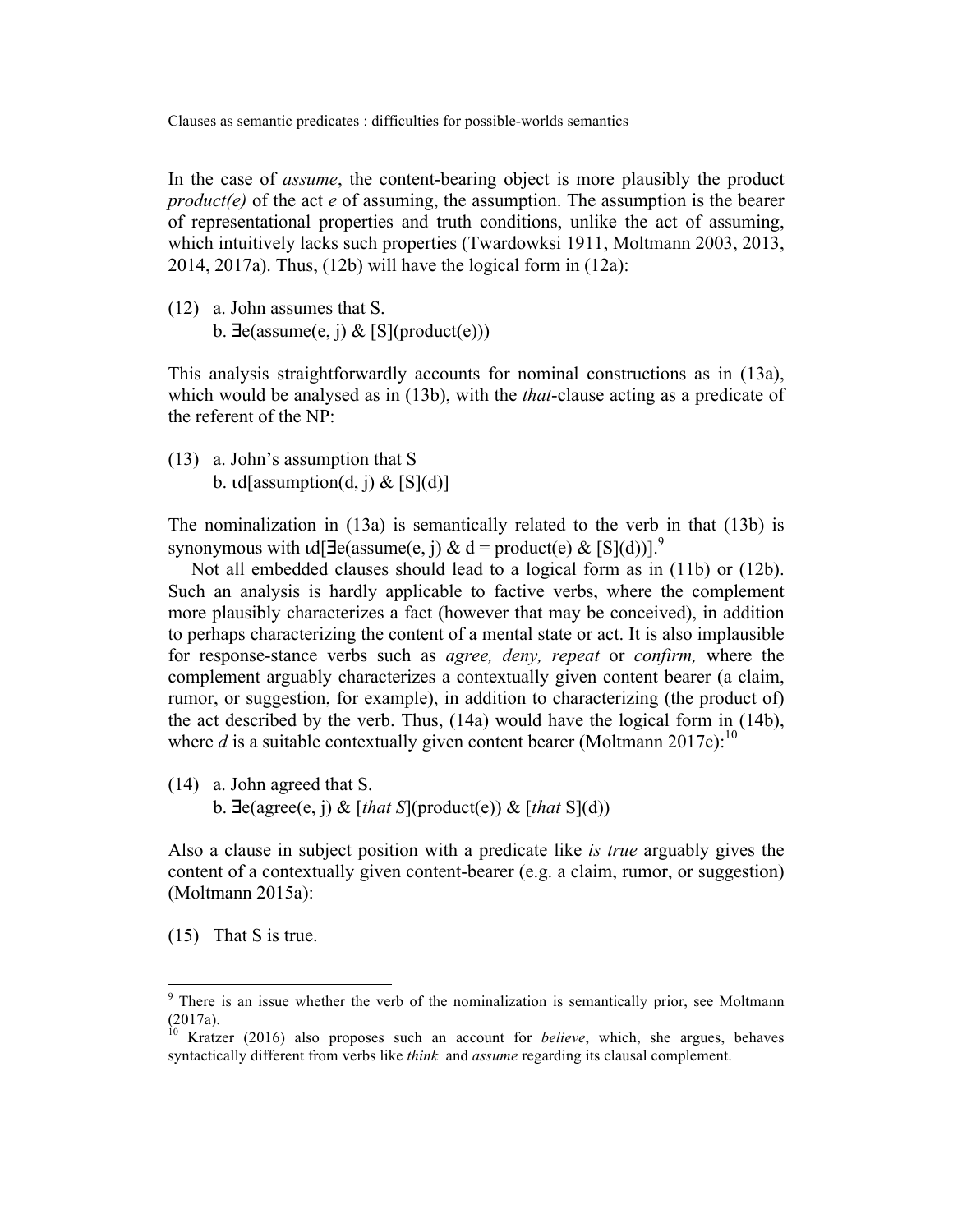The general view that clauses act semantically as predicates of content-bearing objects naturally carries over to modals as well. This is most intuitive for deontic modals as in *it is obligatory to do* V and *it is permitted to do* V (Moltmann 2015b, 2017a). (Deontic) modals arguably take as implicit (Davidsonian) arguments entities that I call *modal objects*, entities of the sort of needs, obligations, and permissions. Modal objects may be produced by an illocutionary act (of demanding, promising, or permitting). As such, they have the status of (abstract) artifacts (in the sense of Thomasson 1999), for example as laws or rules. But they need not be the product of an illocutionary act. What is important about modal objects rather are their characteristic properties, most importantly that they come with satisfaction conditions: a need may be satisfied; a promise fulfilled, a permission or offer taken up. The clausal complement of a modal predicate (or the subject clause or prejacent) then serves to give the satisfaction conditions of the modal object that is the implicit argument of the embedding verb. (17a) and (18a) will thus have the logical forms in (17b) and (18b) respectively:

- (16) a. John needs to leave. b. ∃d(need(d) & [*John to leave*](d))
- (17) a. John is permitted to leave. b. ∃d(permission(d) & [*John to leave*](d))

How does a clause characterize the content of a content-bearing object, that is, what property of content-bearers does it express? Given possible-worlds semantics, the property below would be the most obvious candidate, a view endorsed by Kratzer (2006, 2016) and Moulton (2009):

(18)  $[S] = \lambda d[\forall w(w \in f(d) \rightarrow S \text{ is true in } w)]$ 

Here *f(d)* is the set of worlds compatible with the content of *d* (or in which the conditions represented by *d* are fulfilled). *f* thus represents the modality associated with the content-bearing object *d*, and various features or elements of the clause *S*, according to Kratzer, may relate to it.

 There is a problem, however, with the possible-worlds-based property in (16), and that is that it could apply only to modal objects of necessity, not of possibility. In application to modal objects of possibility, it would have to stand for the property below, given the standard view of modals of possibility:

(19)  $[S] = \lambda d[\exists w(w \in f(d) \& S \text{ is true in } w)]$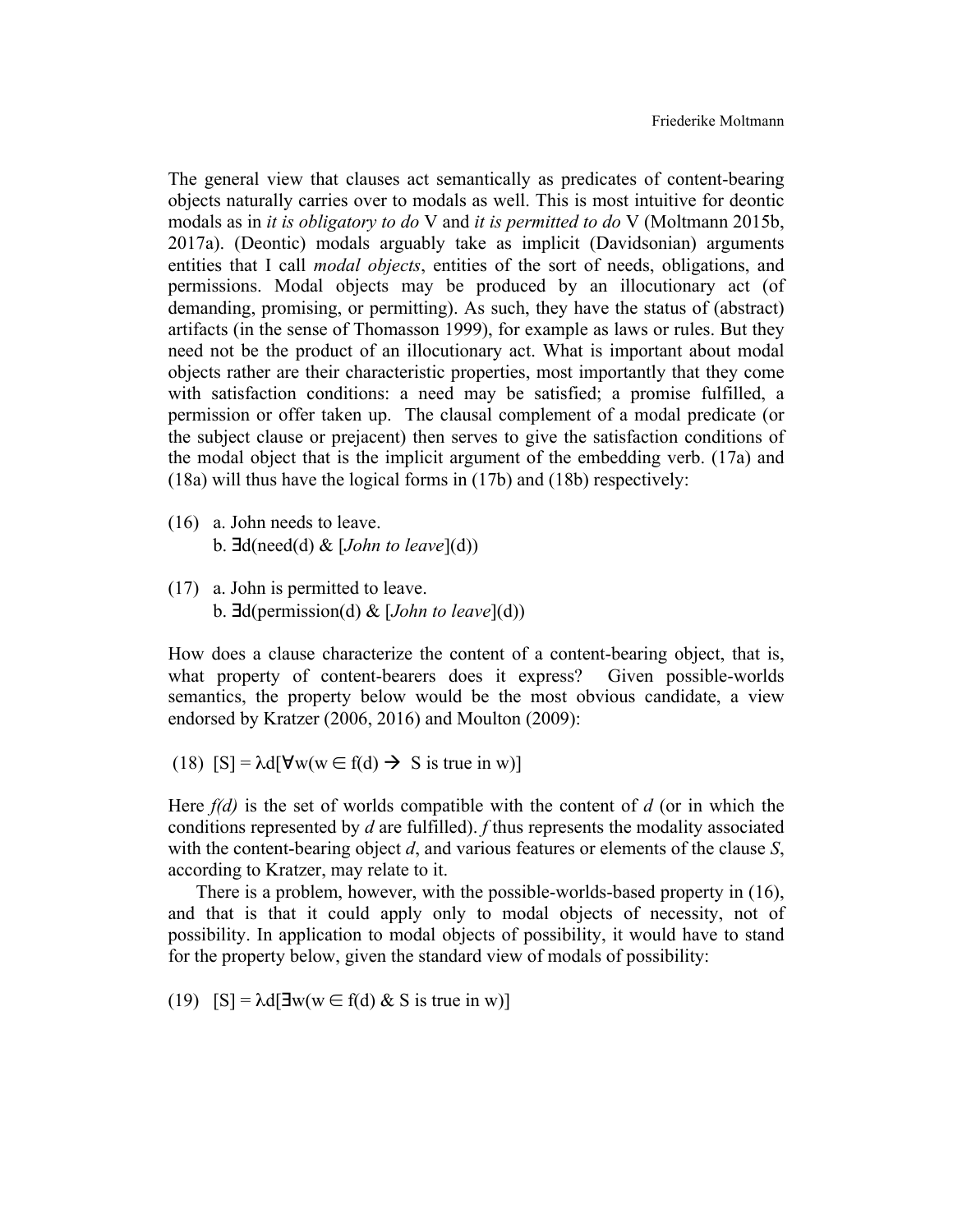But then clauses as complements of modal predicates as in (17a) and (18a) would not have a single meaning, but would be ambiguous, depending on the lexical meaning of the embedding predicates. This of course violates compositionality. The very same compositionality problem arises for complements of speech act verbs associated with necessity and with possibility (*demand, request* vs *give the permission, invite, offer*).

 In addition to the problem for compositionality, of course, the possible-worlds account is just not applicable to explicit permissions and obligations (and explicit doxastic and epistemic attitudes).<sup>11</sup>

#### **3 A different approach: clauses expressing truthmaker-based properties**

Possible-worlds semantics thus faces serious difficulties with complements of verbs describing explicit attitudes and speech acts, content-bearing objects described by underived nouns, with explicit obligations and permissions. Furthermore, it is unable to provide a single meaning of clauses applicable to embedding predicates (or nouns) associated with different modal forces.

 In what follows, I will sketch an alternative to the possible-worlds-based account. It uses situations or actions instead of possible worlds and makes use of the exact truthmaking relation of Fine's recent truthmaker semantics. The advantages of that account will be first that it applies to explicit permissions as well as explicit attitudes and second that it allows for a single meaning of clauses applicable to content-bearing objects associated with different modal forces.

 Here is a very brief outline of Fine's (2014, 2017, to appear a, b) truthmaker semantics, which should suffice for the present purposes. Truthmaker semantics involves a domain of situations or actions containing actual, possible, as well as impossible situations and actions. This domain is ordered by a part relation and is closed under fusion. A situation or action *s* stands in the relation ⊩ of exact truthmaking (or exact satisfaction) to a sentence *S* just in case *s* is a truthmaker of *S* and *s* is wholly relevant for the truth of *S*.  $\|$  applies to both declarative and imperative sentences: declarative sentences are made true by situations that are their exact truthmakers; imperatives are complied with by actions that are their exact satisfiers.

 The following standard conditions on the truthmaking of sentences with conjunctions, disjunctions, and existential quantification then hold:<sup>12</sup>

 $11$  Fine (to appear a, b) gives distinct accounts of deontic modals of possibility and of necessity within truthmaker semantics. This will raise the very same problem for compositionality if clauses are treated as semantic predicates.

 $12$  The truthmaking condition for sentences with universal quantification and conditionals are less obvious and would require a lot more discussion.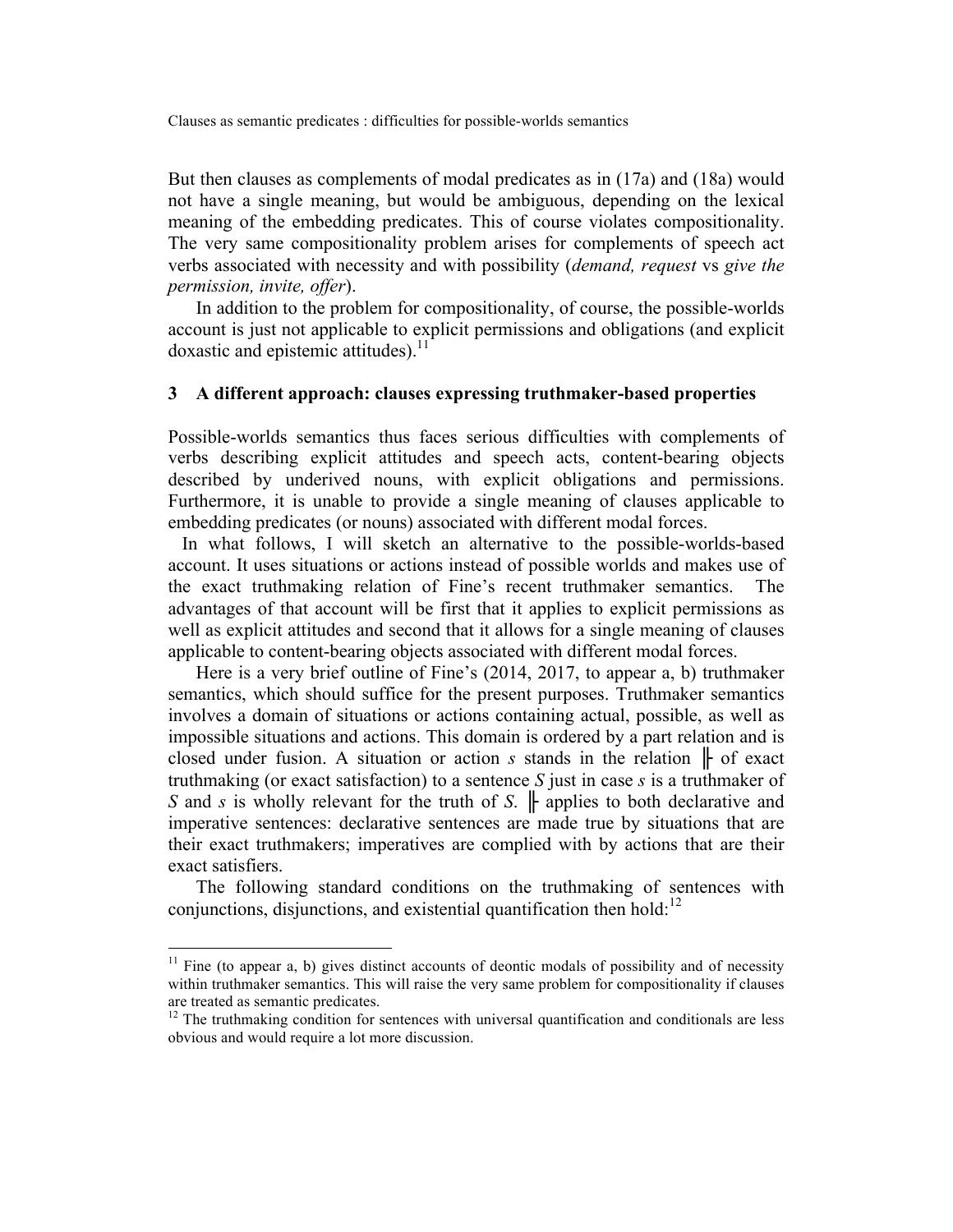- (20) a. s  $\parallel$  S *and* S' iff for some s' and s'', s = sum(s', s'') and s' $\parallel$  S and  $s'' \nightharpoonup S'.$ 
	- b.  $s \nightharpoonup S$  *or* S' iff  $s \nightharpoonup S$  or  $s \nightharpoonup S$ .
	- c. For a one-place property *P*, s  $\|\exists x \in S$  iff s  $\|\cdot S[x/d]\|$  for some individual *d*

Truthmaker semantics assigns sentences not only truthmakers or verifiers, but also falsifiers, situations or actions that are falsemakers of a sentence and wholly relevant for the sentence being false. This allows a straightforward formulation of the truthmaking conditions of negated sentences: a truthmaker for  $\neg S$  is a falsifier for *S*. With  $\parallel$  as the relation of (exact) falsification (or contravention), the condition on the truthmaking of a negated sentence is given below:

 $(21)$  s  $\parallel$  *not* S iff s  $\parallel$  S

Also complex sentences are assigned both truthmaking and falsemaking conditions. For conjunctions and disjunctions the false-making conditions are those below:

 $(22)$  a. s  $\parallel$  S *and* S' iff s  $\parallel$  S or s  $\parallel$  S' b. s  $\parallel$  S *or* S' iff for some *s*' and *s*'', s = sum(s', s'') and s'  $\parallel$  S and s'' $\parallel$  S'

A sentence S has as its meaning a pair  $\langle pos(s), neg(s)\rangle$  consisting of a *positive denotation*, the set *pos(S)* of verifiers of *S*, and a *negative denotation*, the set *neg(S)* of falsifiers of *S*. In what follows, I will not make use of the positive and negative denotation of a sentence, but just of the meaning of a sentence *S* as a property of content-bearing objects, namely [*S*].

 We can now turn to formulating the meaning of a sentence as a property of content-bearing objects. First of all, let us note that sentences may underspecify the truth conditions of a modal or attitudinal object. Complement clauses may underspecify an attitudinal or modal object with respect to its satisfaction conditions (as well as, of course, in other respects). One case of such underspecification has recently been discussed by Graff Fara (2013), namely desire reports in which the clausal complement underspecifies the satisfaction conditions of the reported desire, as in Graff Fara's example below:

#### (23) Fiona wants to PRO catch a fish.

The desire described by (23) is not simply satisfied in case Fiona catches some fish or other. It is satisfied only when she catches a fish suitable for eating, for example. In a desire report, the clausal complement of the desire verb may give only necessary, not sufficient conditions on the satisfaction of the reported desire.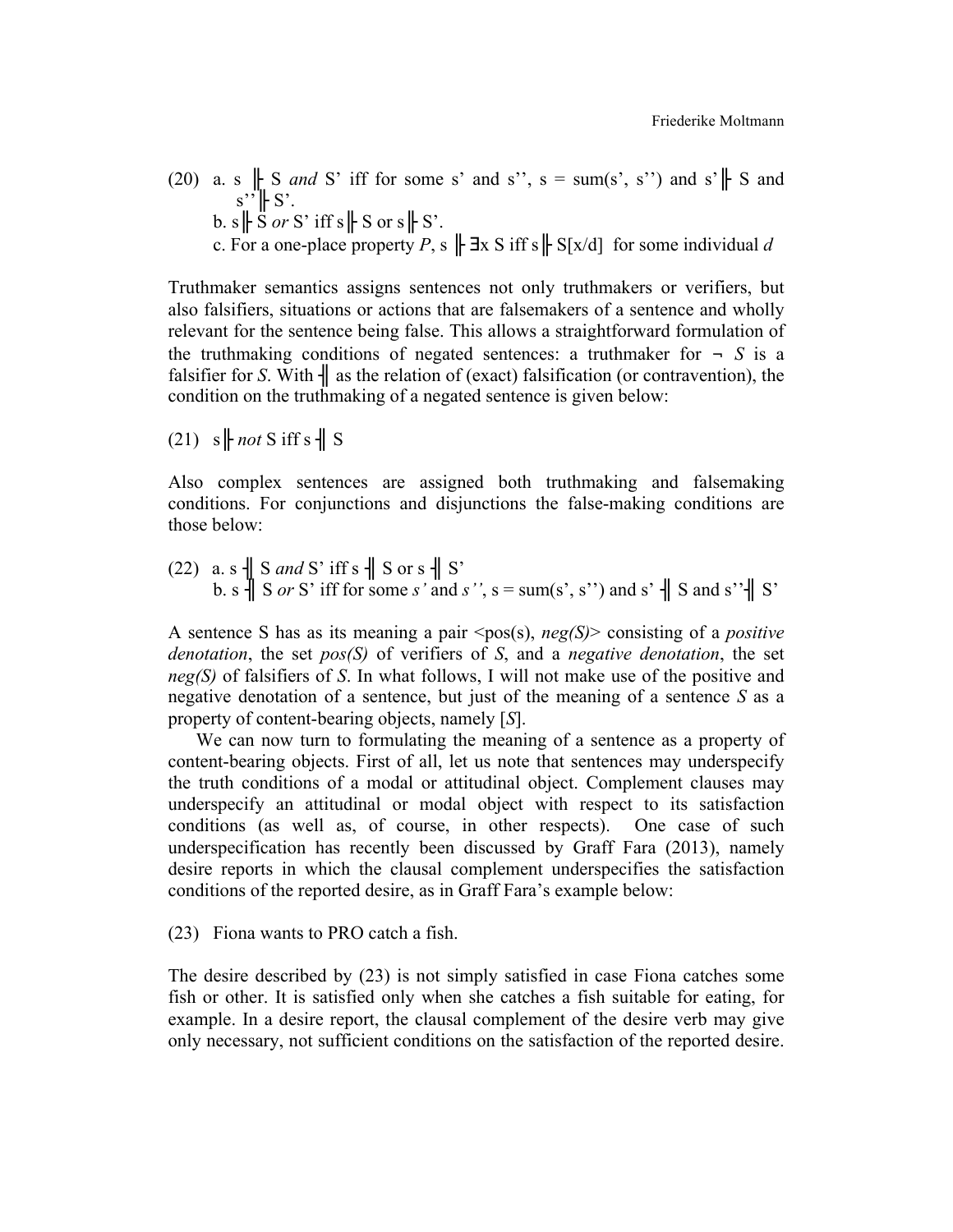This is captured by assigning to a sentence *S* as its meaning the property of modal or attitudinal objects in (24):

(24) 
$$
[S] = \lambda d[\forall s(s \parallel d \rightarrow \exists s'(s' \parallel S \& s < s') \& \forall s'(s' \parallel S \rightarrow \exists s(s \parallel d \& s < s'))]
$$

That is, a sentence *S* expresses the property that holds of a modal or attitudinal object *d* just in case every satisfier of *d* is part of a satisfiers of S and every satisfier of *S* contains a satisfier of *d* as part – or in other words, the content of *S* is a partial content of the content of d (Fine 2017). In (24),  $\|$  is the relation of exact truthmaking or satisfaction now holding between situations or actions *s* and modal or attitudinal objects *d* as well as sentences.

The relation  $\|$  as a relation between situations or actions and modal or attitudinal objects comprises different satisfaction relations reflected in the use of different satisfaction predicates in natural language applicable to modal and attitudinal objects. They include the truthmaking, satisfaction, fulfillment, acceptance, and compliance relation.

 (24) cannot yet be adequate, though, since it would not allow distinguishing necessity and possibility semantically. Given (24), a permission (for Mary to enter the house) could be a modal object with the very same satisfaction conditions as an obligation (for Mary to enter the house). But the permission for Mary to enter the house is not an obligation for Mary to enter the house.

 What distinguishes a permission from an obligation? Permissions allow for certain actions, those they permit. Obligations allow for certain actions, those that comply with them, but they also exclude certain actions, those that violate them. The permission for Mary to enter the house allows for actions of Mary entering the house, but does not exclude any other actions. By contrast, the obligation for Mary to enter the house allows for actions of Mary entering the house and excludes actions of Mary's not doing so. This means that permissions have only satisfiers, whereas obligations have both satisfiers and violators. Also illocutionary products can be distinguished in terms of having violators or not. An offer or an invitation has only satisfiers, but no violators. By contrast, a request or an order has both satisfiers and violators.

 To account for that difference requires modifying (24) by adding a condition on the falsification or violation or the modal or attitudinal object, namely that every falsifier of the sentence also be a falsifier or violator of the modal or attitudinal object (Moltmann 2018). The notion of violation or falsemaking  $\parallel$  will now be a relation between actions or situations and modal or attitudinal objects or else sentences. The modified meaning of a sentence *S* then is as follows: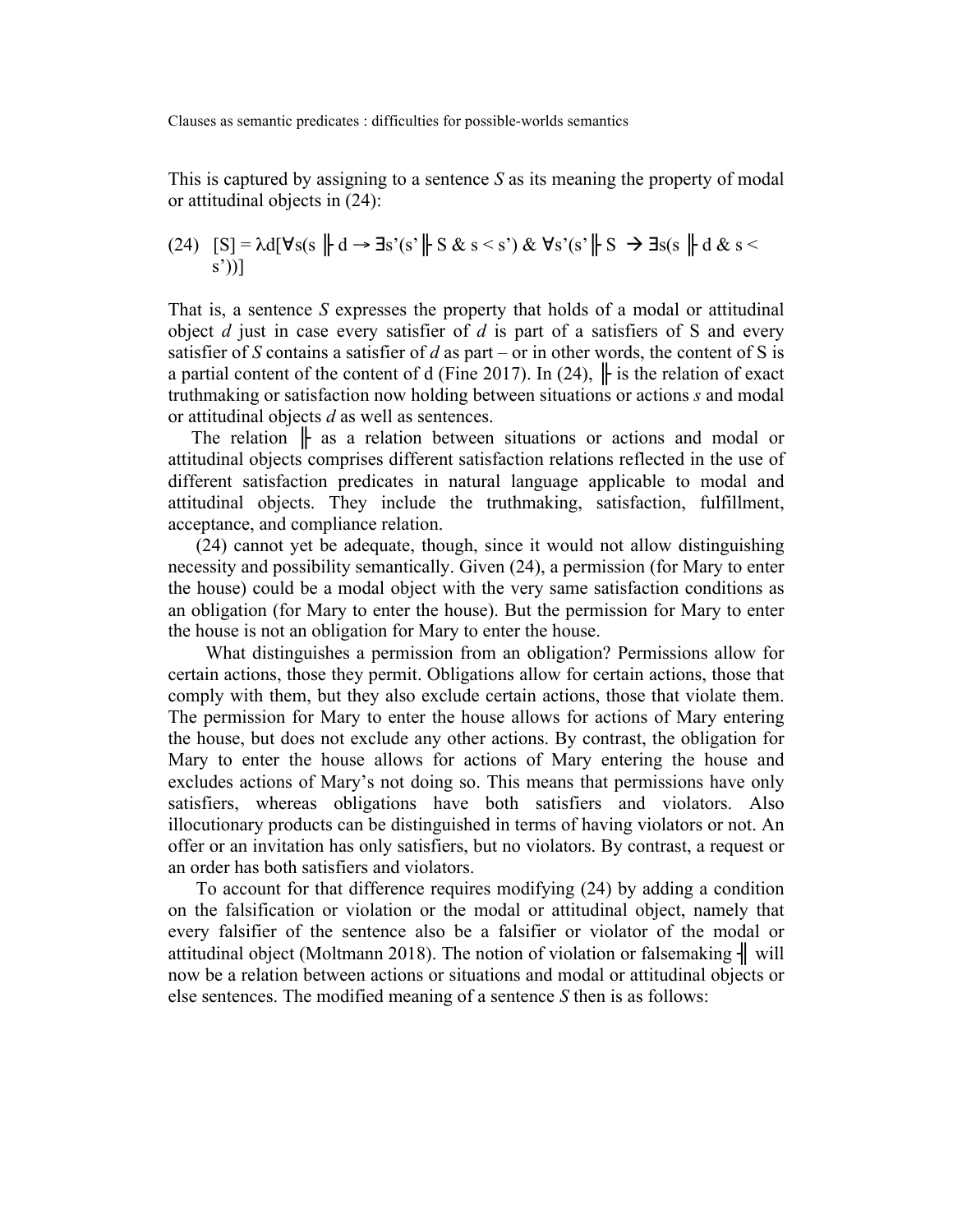(25) 
$$
[S] = \lambda d[\forall s(s \parallel d \rightarrow \exists s'(s' \parallel S & s < s') \& \forall s'(s' \parallel S \rightarrow \exists s(s \parallel d \& s < s')) \& \forall s(s \parallel S \rightarrow s \parallel d, \text{ in case neg}(d) \neq \emptyset]
$$

That is, a sentence *S* expresses the property that holds of a modal or attitudinal object *d* just in case the content of *S* is a partial content of *d* and if every exact falsifier of *S* is exact falsifier of d, should there be falsifier or violator of *d*.

 On this account, modals of necessity and modals of possibility lead to exactly the same logical form; but they involve different sorts of modal objects with different satisfaction and violation conditions. Thus, (26a) and (26b) will have the logical forms in (27a) and (27b) respectively, involving the very same meaning of the complement clause in (28):

- (26) a. John asked Mary to come to his house. b. John allowed Mary to come to his house.
- (27) a. ∃e(ask(e, j, m) & [*Mary come to his house*](product(e))) b. ∃e(allow(e, j, m) & [*Mary come to his house*](product(e)))
- (28)  $[Mary to come to his house] = \lambda d[\forall s(s \parallel d \rightarrow \exists s'(s' \parallel Mary to come to his$ *house*  $\&$  s < s')  $\&$   $\forall$ s'(s'  $\parallel$ *Mary to come to his house*  $\rightarrow \exists s(s \parallel d \& s$ s')) &  $\forall s(s \parallel Mary \ to \ come \ to \ his \ house \rightarrow s \parallel d, \text{ in case neg}(d) \neq \emptyset$

Unlike the possible-worlds-based account of attitude verbs and modals, this account applies to explicit permissions and obligations. If the object *d* to which a clause *S* applies is a permission, then *S* will specify which sorts of actions will be exact satisfiers of *d*; *S* will not just say what is true in some world in which *d* is satisfied. If *d* is an obligation, then a clause *S* applying to it will specify what sorts of actions fulfill *d* and what sorts of actions violate it; *S* will not just say what is true in all worlds in which *d* is fulfilled (which may not content-wise relate to the fulfillment of *d*).

 The account is thus tailored to explicit (strong or heavy) permissions and obligations. Would it also account for implicit (weak or light) permissions and obligations? The answer is yes, since these would simply be different modal objects, modal objects that are not products of illocutionary acts, but states (however they may have been set up) that come with a greater range of satisfiers and violators.

#### **4 Another application: harmonic modals**

Kratzer (2016) proposes an account of harmonic modals based on a possibleworlds-based property meaning of clauses. She focuses on modals of necessity as in (29a) and proposes that the harmonic modal in the embedded clause spells out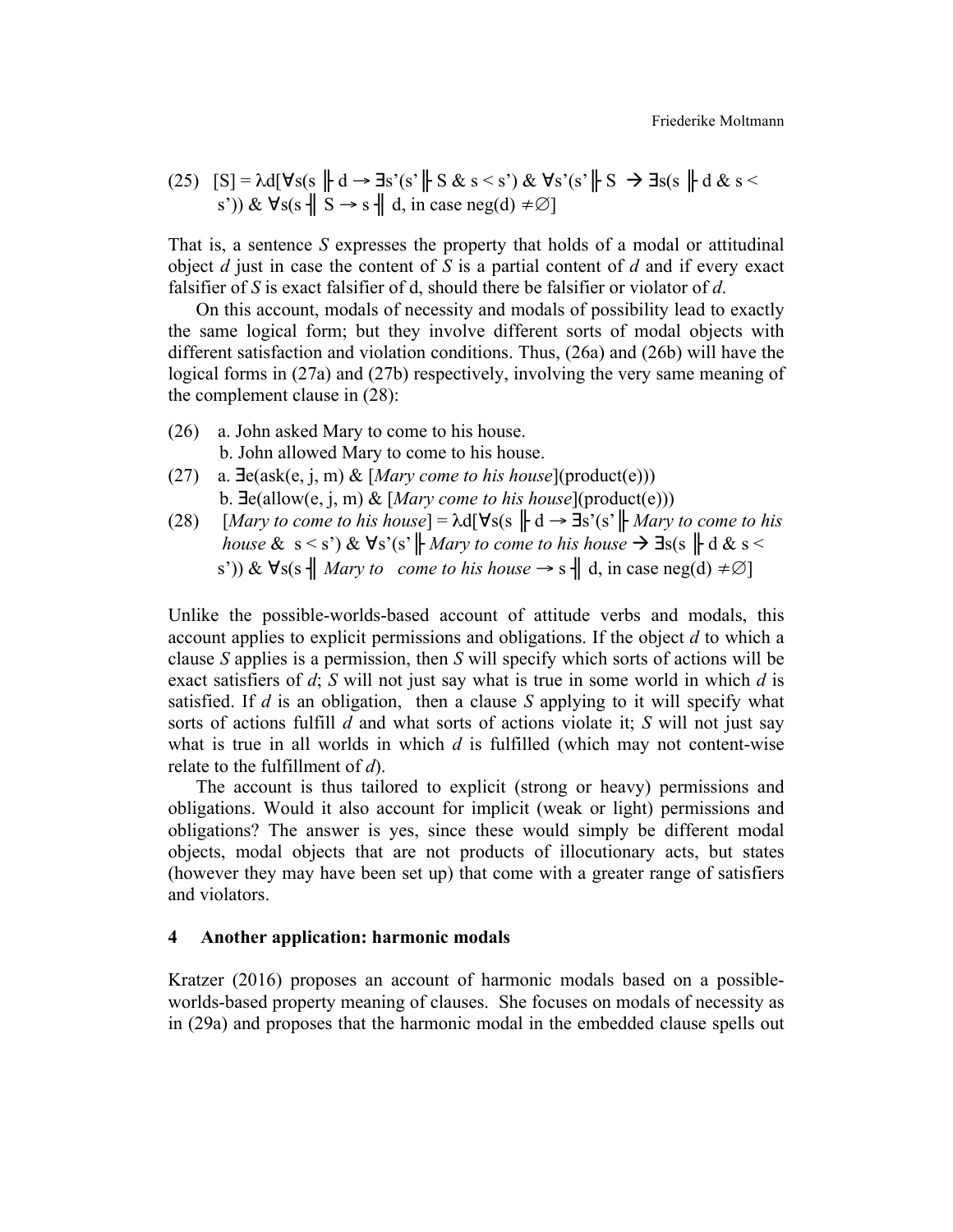universal quantification over possible worlds that make up the content *f(d)* of the content-bearing object *d*, as in (29b):

(29) a. John requested that Mary should leave. b.  $\lambda d[\forall w(w \in f(d) \rightarrow [Mary \text{ leave}]^w = true)]$ 

One major problem for this account is that it is inapplicable to modals of possibility, as in (6a-c), repeated below:

(30) a. John made Mary the offer that she *could* use the house. b. The document indicates that Bill *might* be guilty. c. John suggested that Bill *might* be at home.

(31) does not make sense as the meaning of the clauses in (30a-c), with the existential quantifier spelling out the contribution of *could* or *might*:

(31) 
$$
\lambda d[\exists w(w \in f(d) \& [S]^w = true)]
$$

<u> 1989 - Johann Stein, fransk politik (d. 1989)</u>

In (30a), the *that*-clause does not just specify what is the case in some world compatible with the content of the offer, that is, in which John's offer is taken up. Rather it states (at least) what is the case in all the worlds in which the offer is taken up. Similarly in (30b), the *that-*clause does not just say what is the case in some world compatible with what the document indicates, but what is the case in all such worlds, and so for (30c).

 In fact, the content of the offer, indication, or suggestion in (30a-c) should not be considered the modal base determining the possible worlds in which the complement clause is to be evaluated. In the case of a light permission the modal base consists in the agent's obligations and not in what he or she is permitted to do. There is no correlate of that, however, for offers, indications, or suggestions. This, again, means that the possible-worlds-based analysis of modals of possibility is just unsuited for 'heavy' content-bearing objects. These include not just explicit permissions, but also offers, suggestions, and indications.

 The truthmaker-based semantics of clauses as semantic predicates allows for a straightforward account of harmonic modals, by considering harmonic modals as performative uses of modals in embedded contexts.<sup>13</sup>

 The semantics of performative modals will be parallel to that of sentences with a performative use of an illocutionary verb. Sentences with a performative use of an illocutionary verb such as (32a) and (32a) can be assigned as their

 $13$  With the performative use of a modal a speaker puts forward a modal state of a affairs described by the sentence. For the notion of a performative use of a modal see Portner (2007).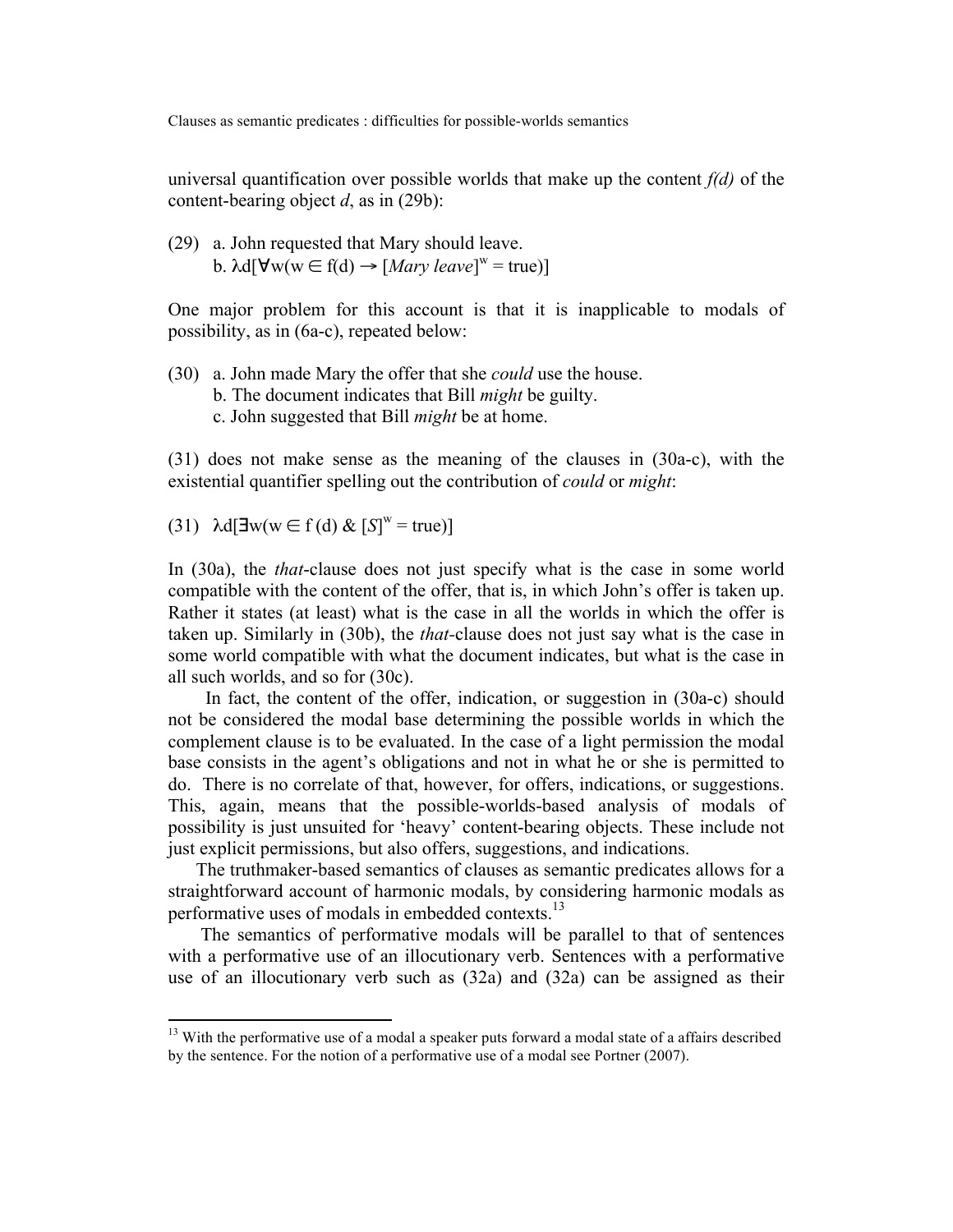meaning the properties of illocutionary products in (33a) and (33b), where *s* is the speaker of the utterance:

- (32) a. I ask you to leave. b. I allow you to leave.
- (33) a.  $\lambda d[\exists e (ask(e, s) \& d = product(e) \& [(addressee) \text{ } leave](d))]$ b.  $\lambda d[\exists e(\text{allow}(e, s) \& d = \text{product}(e) \& [(\text{address}(e)) \& \text{leave}](d))]$

That is, a performative use of an illocutionary verb leads to the sentence expressing a property meant to hold of the illocutionary product produced by uttering the sentence. Similarly, sentences with a performative use of a modal such as (34b) and (34b) will express properties of modal products meant to be produced by uttering the sentence, as in (35a) and (35b):

- (34) a. You must leave! b. You may leave!
- (35) a. λd[must(d) & [(addressee) *leave*](d)] b. λd[may(d) & [(addressee) *leave*](d)]

A modal product can be produced by the very same illocutionary act as an illocutionary product, and it will have the very same satisfaction conditions as the illocutionary product (Moltmann 2017a). Thus, an act of demanding produces a demand as well as possibly an obligation, and an act of permitting produces both a permission in the sense of an illocutionary product and a permission in the sense of a modal product.

 With a harmonic modal having the status of a performative use of a modal in an embedded context, (36a) will simply have the logical form in (36c) based on the meaning of the embedded clause in (36b):

(36) a. John requested that Mary should leave. b. [*that Mary should leave*] = λd[should(d) & [*Mary leave*](d)] c. ∃e(request(e, John) & [*that Mary should leave*](modal-product(e)))

Similarly (37a) will have the logical form in (37c), based on (37b):

- (37) a. The document indicates that Bill might be guilty.
	- b. *[that Bill might be guilty]* =  $\lambda$ d[might(d) & *[Bill be guilty*](d)]
	- c. ∃e(indicate(e, [*the document*]) & [*that Bill might be guilty*](modal  $product(e))$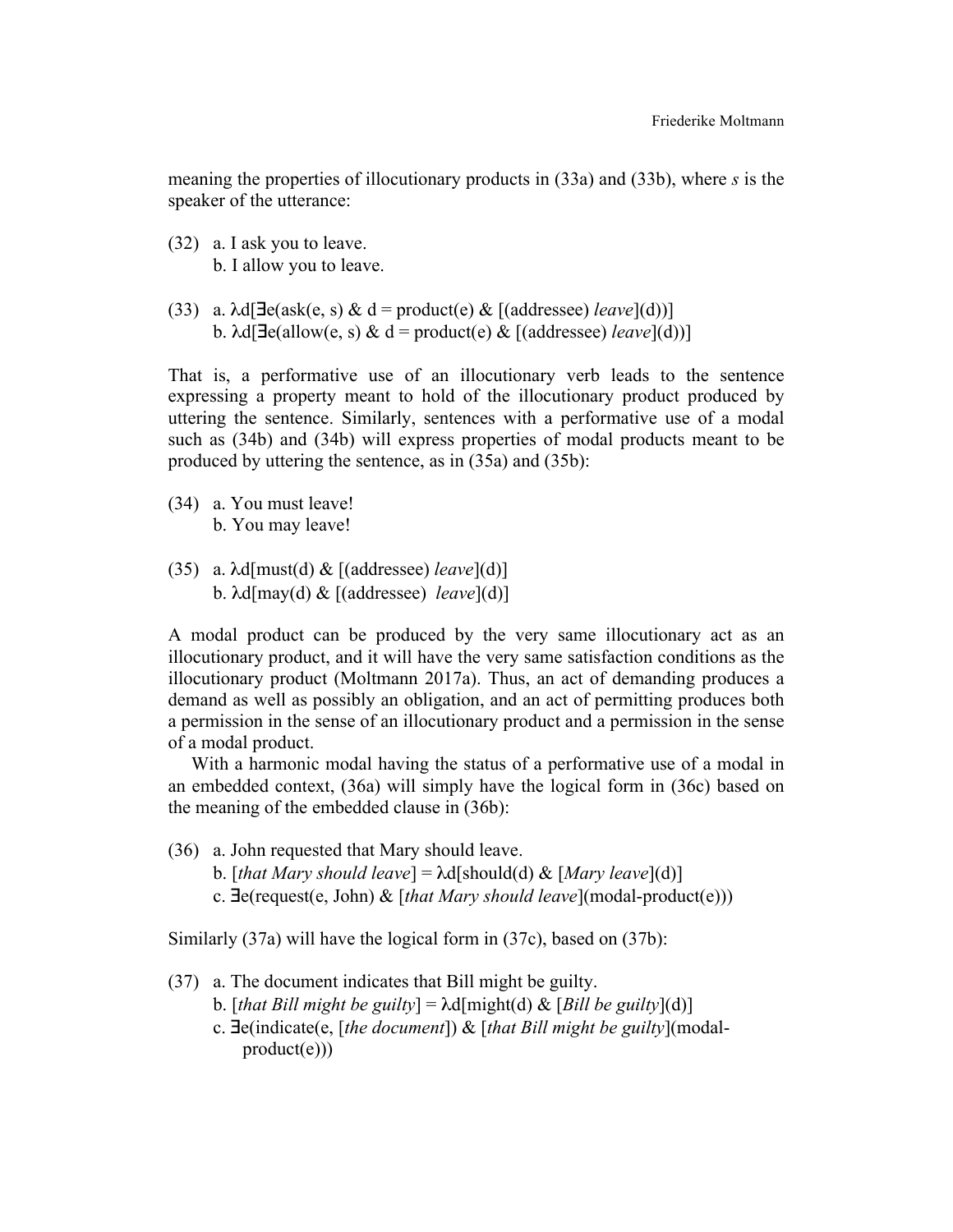Thus, truthmaker semantics combined with an ontology of modal objects permits an account of harmonic modals based on a single truthmaker-based meaning of embedded (and independent) sentences.

### **5 Summary**

There are a range of semantic and syntactic reasons to consider clauses semantic predicates of content-bearing objects. However, possible-worlds semantics turns out to be unsuited for developing that view. In this paper, I have outlined a particular version of truthmaker semantics which allows assigning sentences a single meaning as a property of content-bearing objects of different sorts, including implicit (light) and explicit (heavy) permissions. In addition, this account provides a straightforward analysis of harmonic modals.

#### **Acknowledgment**

I would like to thank Kit Fine for comments on a previous version of this paper. The paper has also greatly benefitted from the audience at the *Workshop on the Semantics of Embedded Sentences* at New York University in May 2017.

#### **References**

- Arsenijevic, Boban. 2009. 'Clausal Complementization as Relativization'. *Lingua* 119.1. 39-50.
- Cattell, Ray. 1978. 'On The Source of Interrogative Adverbs'. *Language* 54. 61- 77.
- Cinque, Guglielmo. 2008. 'Two Types of Non-Restrictive Relative Clauses'. In Olivier Bonami / Patricia Cabredo Hofherr (eds). *Syntax and Semantics* 7. 99–137
- De Cuba, Carlos. 2017. 'Noun Complement Clauses as Referential Modifiers'. *Glossa* 2.1. 1-46.

Graff Fara, Delia. 2013. 'Specifying Desire'. *Noûs* 47.2. 250-272.

- Fine, Kit. 2014. 'Truth-Maker Semantics for Intuitionistic Logic'. *Journal of Philosophical Logic* 43. 2-3. 549-577
- ------------ 2017. 'Truthmaker Semantics'. In Bob Hale / Crispin Wright /Alex Miller (eds.): *A Companion to the Philosophy of Language*, John Wiley & Sons, Ltd, Chichester, UK (online).
- --------- (to appear a): 'Compliance and Command I'. To appear in *Review of Symbolic Logic*.
- --------- (to appear b): 'Compliance and Command II'. To appear in *Review of Symbolic Logic*.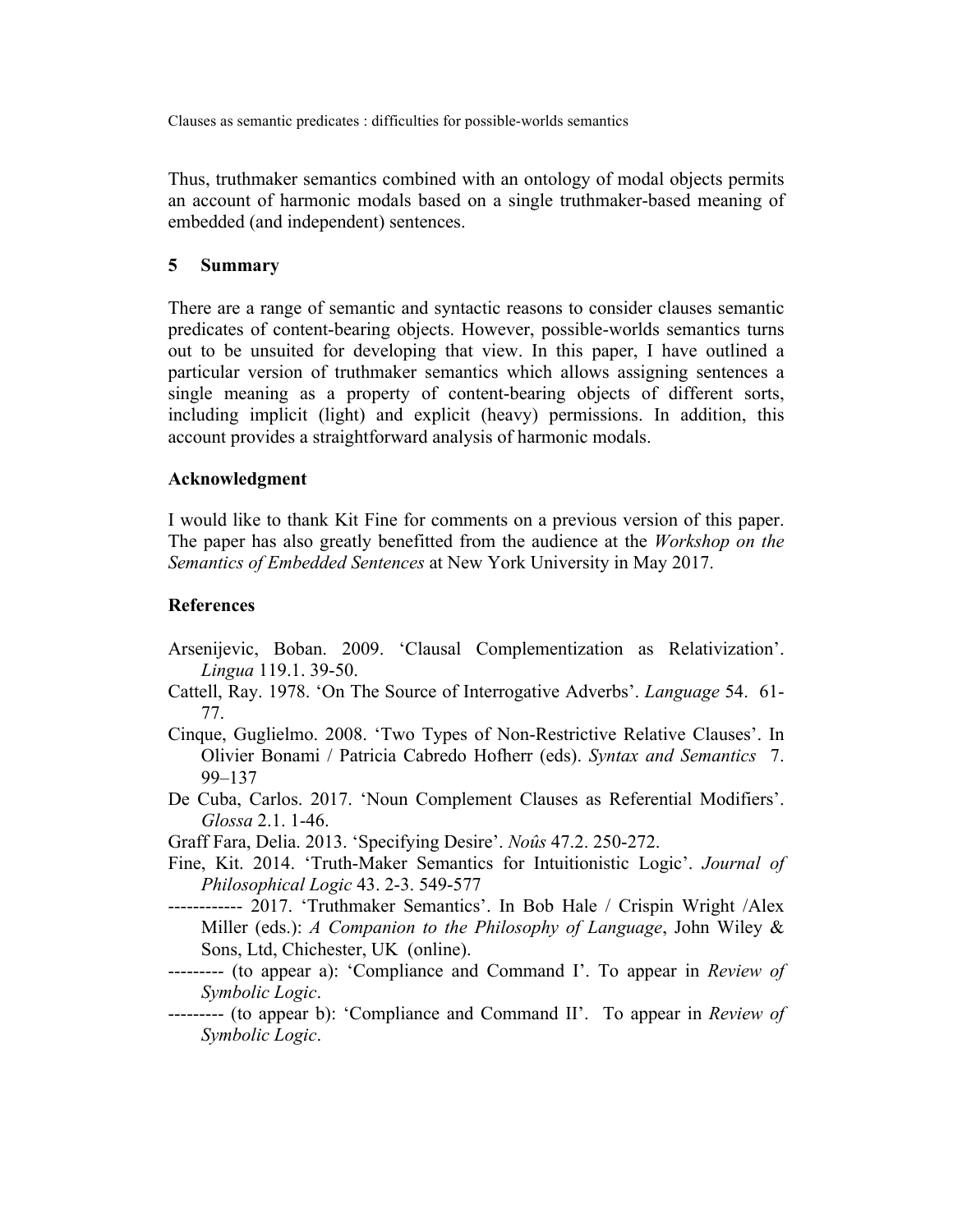- Heim, Irene. 1992. 'Presupposition Projection and the Semantics of Attitude Verbs'. *Journal of Semantics* 9. 183–221.
- Hintikka, Jaakko. 1962. *Knowledge and Belief: An Introduction to the Logic of the Two Notions*. Cornell: Cornell University Press.
- Kayne, Richard. 2010. 'Why isn't *This* a Complementizer?'. In Richard Kayne: *Comparisons and Contrasts*. Oxford University Press, Oxford. 190-227.
- Kratzer, Angelika. 2006. 'Decomposing Attitude Verbs'. Handout, The Hebrew University of Jerusalem. Honoring Anita Mittwoch on her 80th Birthday. Available at https://works.bepress.com/angelika\_kratzer/
- --------------------- . 2016. 'Evidential Moods in Attitude and Speech Reports (Slides)'. Available at https://works.bepress.com/angelika\_kratzer/
- Moltmann, Friederike. 2003. 'Propositional Attitudes without Propositions'. *Synthese* 135. 70-118.
- ---------------------------. 2013. *Abstract Objects and the Semantics of Natural Language*. Oxford University Press, Oxford.
- --------------------------. 2014. 'Propositions, Attitudinal Objects, and the Distinction between Actions and Products'. *Canadian Journal of Philosoph*y 43.5-6. 679-701.
- --------------------------. 2015a. 'Truth Predicates in Natural Language'. In Dora Achourioti et al. (eds.): *Unifying the Philosophy of Truth*. Synthese Library Springer, Dordrecht. 57-83.
- --------------------------. 2015b. 'A Predicativist Semantics of Modals Based on Modal Objects'. In Thomas Brochagen / Floris Roloefson / Nadine Theiler (eds.). *Proceedings of the 15th Amsterdam Colloquium*. 296-302.
- ---------------------------. 2017a. 'Cognitive Products and the Semantics of Attitude Reports and Deontic Modals'. In Friederike Moltmann / Mark
	- Textor (eds.). *Act-Based Conceptions of Propositions: Contemporary and Historical Contributions.* Oxford UP, Oxford. 254-290.
- -------------------------- 2017b. 'Levels of Linguistic Acts and the Semantics of Saying and Quoting'. In Savas L. Tsohatzidis (ed.): *Interpreting Austin: Critical Essays*. Cambridge University Press, Cambridge. 34-59.
- -------------------------- 2018. 'An Object-Based Truthmaker Theory for Modals'.

*Philosophical Issues* 28.1., 255-288

-------------------------. 2007c. 'Partial Content and Expressions of Part and Whole. Discussion of Stephen Yablo: *Aboutness*'. *Philosophical Studies*  174.3. 797-808

- Moulton, Keir (2009): *Natural Selection and the Syntax of Clausal Complements*. PhD Dissertation. University of Massachusetts, Amherst.
- Portner, Paul. 2007. 'Imperatives and Modals'. *Natural Language Semantics* 15.1. 351–383.